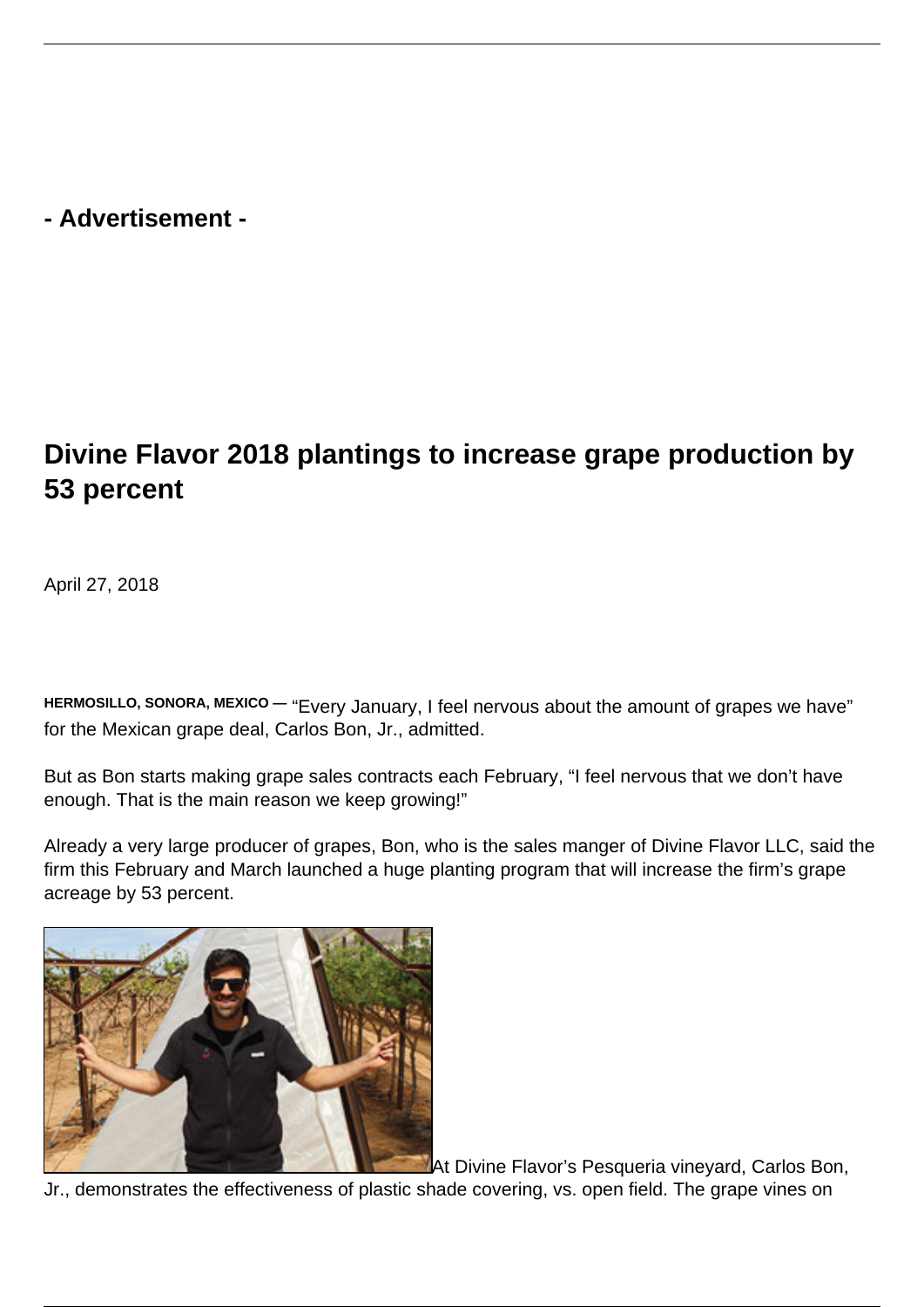either side of the plastic cover are the same age and same variety. Obviously, the protected variety is flourishing. A close look at the photo reveals that the open-field vines closest to the cover are more vital than the plants further away. About half of this growth will be in new growing areas, Bon added. This production is coming in Baja, CA, 60 miles from Divine Flavor's sleek vegetable operation in Ensenada. Furthermore, Divine Flavor is aggressively planting grapes in Jalisco this year.

The other half of the new production is being planted in Divine Flavor's grape production base, Sonora.

"This will allow us to expand our season and be a year-long supplier once we add partnerships with Peruvian and Chilean growers," Bon noted.

"This is not something that has never been done before. It has happened before in other countries. The difference is we're not just selling grapes. It is a strategic partnership with Southern Hemisphere growers to grow the best varieties and specialties to have them on the shelf for a very long time."

He emphasized that Divine Flavor's huge expansion "does not include one single vine" of established varieties, such as Flame, Sugraone, Perlette or Summer Royal.

Instead, all Divine Flavor's new production is "high-flavor, specialty varieties." All the new production will be organically produced.

He noted that this vast planting of specialty varieties will not have a negative impact by oversupplying the grape category.

Bon said these varieties don't cannibalize the sales of older grape varieties. Instead, because of different tastes, shapes and colors, they add to retailers' grape sales.

Bon indicated that the new plantations' infrastructures will be consistent with the staple Grupo Alta pattern that Divine Flavor has used in its ultra-modern Culiacan and Ensenada vegetable operations. In a tiny nutshell, Grupo Alta places a priority on many philosophical bases, beginning with social responsibility.

Bon said that his uncle, Alan Aguirre, Sr., who today is the chief executive officer of Divine Flavor, and Bon's late father, Carlos Bon, Sr., conducted grape trials in Jalisco 20 years ago. "It never quite fully worked," he said.

Bon credits subsequent grape production efforts in the tropics of Petrolina, Brazil, and Piura, Peru, for leading to insights making-possible modern-day production in Jalisco.

"They showed us how to grow grapes in the tropics." Beyond that, "There are other factors, with new varieties that are better-suited to those conditions."

Now, he said, grape production in Jalisco "allows a six-week head start" on most Mexican production.

Bon indicated that in Jalisco and Baja, there will be minor volumes of Divine Flavor grapes produced in 2019. Both areas are "fully organic and focused on specialty varieties."

Bon playfully refers to "Alta California" when he speaks of grape production in California's San